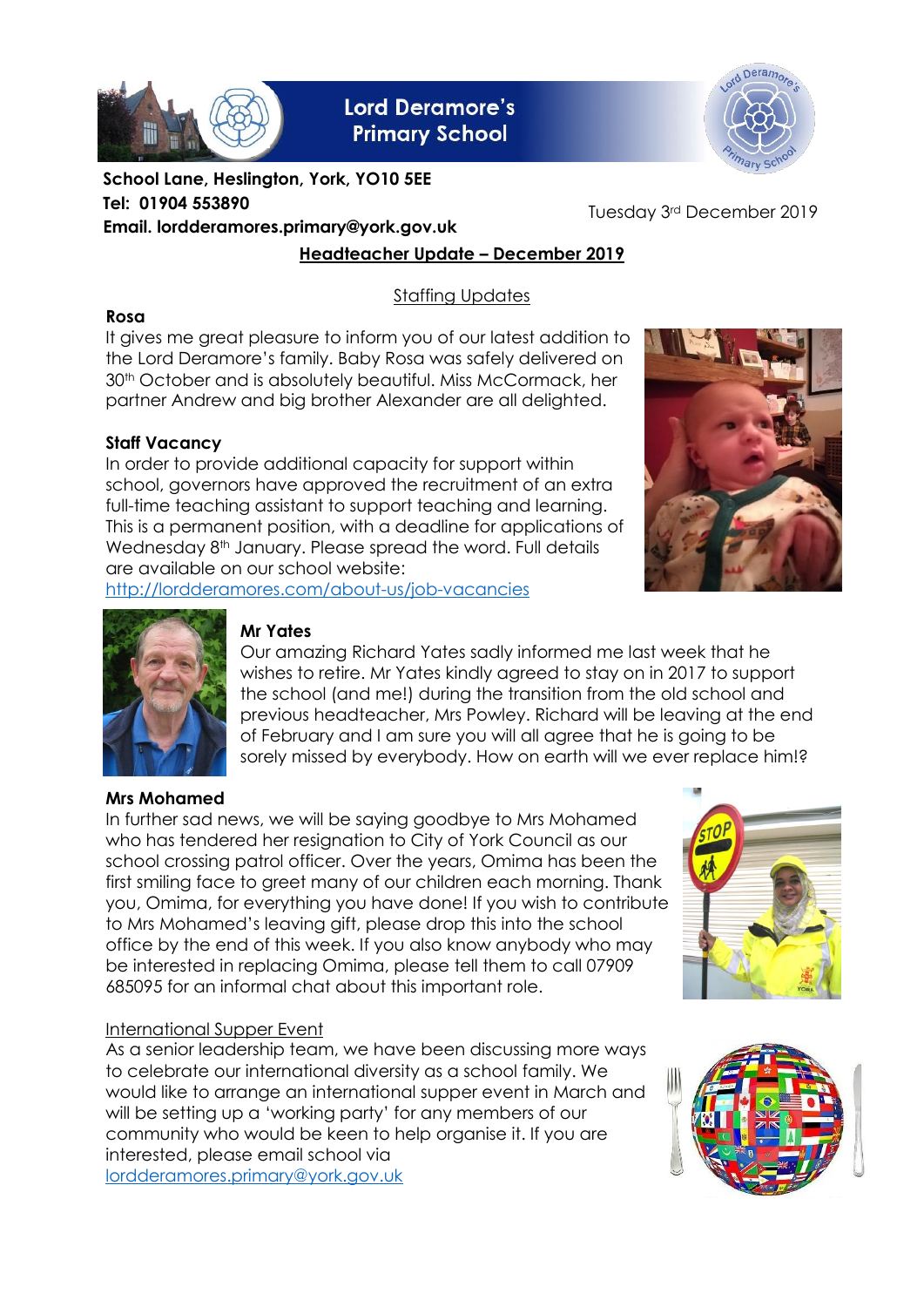### Attendance letters

Twice a year, we are obliged to send attendance letters to the parents/carers of any children whose attendance is below 95%. Within this letter, we are keen to emphasise that school fully supports families for keeping their children off school when they are poorly. These letters form part of our statutory duty to monitor and promote good school attendance. Thank you for your understanding.

### Development Priorities 2019/20

This year, we are focussing on three key areas to further develop our school. These relate to adapting teaching to support all pupils within lessons, promoting vocabulary development and ensuring that our curriculum is broad, balanced, creative and wellplanned.





riority 2: Pupils are exposed to a vocabulary-rich curriculum so that hey know and understand more about the world around them and an read and speak with greater confidence and fluency



riority 3: Subject coordination is strengthened further so that hildren in all classes receive an outstanding curriculum offer



**Ministry** 

of Defence

# Service Families

We are delighted to have welcomed over fourteen new children this term whose families work in the armed forces. Following a successful bid for additional funding, I am pleased to announce that Lord Deramore's is receiving over £3,000 from the MOD to put in place some additional provision for our service children. Mrs Lee will be doing some initial work with them over the next few months.

### Trees!

Following a condition survey on the numerous trees on our school grounds, some significant remedial works are required. These works (totalling an unexpected £15,000) will begin in the next few weeks. Children are still having 'Forest School' sessions but the official forest area is currently out of bounds until these works are completed. Please therefore do not use this area until further notice.



# Early Years/School Places

Every day over the past two months, I have shown many prospective families around our lovely school. It is always an honour and privilege to 'show off' the everyday life of Lord Deramore's and these families go away speaking very positively about our children and their wonderful behaviour and attitudes to learning. They truly are a credit to us all! The deadline for applications for Reception (Early Years) in September 2020 is on **15th January 2020**. Further information can be found at: [https://www.york.gov.uk/info/20171/school\\_admissions/179/starting\\_primary\\_or\\_infant](https://www.york.gov.uk/info/20171/school_admissions/179/starting_primary_or_infant_school_for_the_first_time) school for the first time